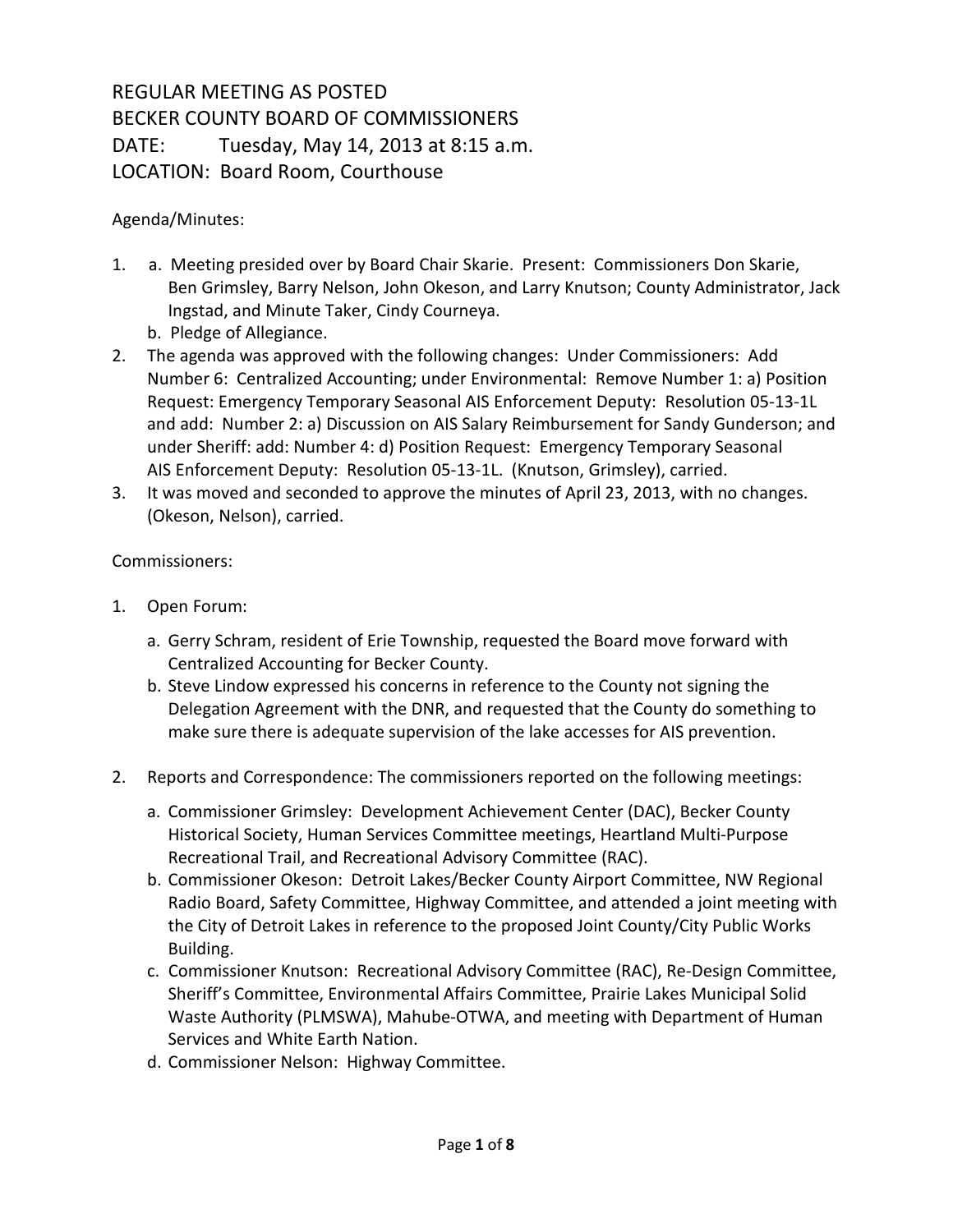- e. Commissioner Skarie: Review Board, Becker County Council on Aging, West Central/Land of the Dancing Sky Area Agency on Aging, Sheriff's Committee, Human Services Committee, and meeting with the Department of Human Services and White Earth Nation.
- 3. Appointments:
	- a. It was moved and seconded to re-appoint Matt Casey to the Becker County Board of Appeals for a three-year term, ending May 31, 2017, and to modify the current appointments from four-year to three-years terms, for Jean Evans, with her term then ending December 31, 2015, and Ron Riewer, with his term then ending May 31, 2013. (Grimsley, Knutson), carried. Ms. Grabanski noted that she will be speaking with Mr. Riewer to notify him that his term will be ending May 31, 2013, and to find out his interest for re-appointment.
	- b. It was moved and seconded to approve Resolution 05-13-1M, to appoint James Olson as the Becker County Highway Engineer for a one-year term, beginning on May 30, 2013 and expiring May 30, 2014. (Okeson, Nelson), carried.
	- c. It was moved and seconded to approve the salary and benefit package for the newly appointed Highway Engineer, James Olson, as stated, with a starting salary of \$88,117, and at Step 9. (Nelson, Okeson), carried.
- 4. Discussion in the Matter of Evaluating the Need and Feasibility of a Joint County and City Public Works Facility: Resolution 05-13-1J:
	- a. It was moved and seconded to approve Resolution 05-13-1J, to authorize Commissioner Okeson, Commissioner Nelson, and Becker County staff to coordinate and work with representatives from the City of Detroit Lakes to obtain proposals from qualified Architects/Engineers to evaluate the facility and site needs for a Joint Public Works Facility. (Okeson, Skarie), carried.
- 5. Discussion of Interest in Sale of County Owned Property on Highway 59 (Tower Road):
	- a. Nancy Olson, Business Manager for the Detroit Lakes Public School, presented on behalf of the school, noting that the school district is pursuing construction of a new elementary school, if receive the taxpayers support. Ms. Olson inquired as to whether the County has interest in selling County-owned property on Highway 59 (Tower Road). If the school purchased this property, it would allow them to construct a road to provide direct access to the new school at one of the sites they are considering.
	- b. Commissioner Knutson requested a timeline, with Ms. Olson noting a fairly short timeline, due to needing information for the November election.
	- c. Discussion was held in reference to the proposed Joint County/City Public Works Facility and how the decision on the logistics and location of this facility impacts the County's ability to move forward with the selling of county-owned property to the school. It was noted that the County will try and make a decision as soon as possible.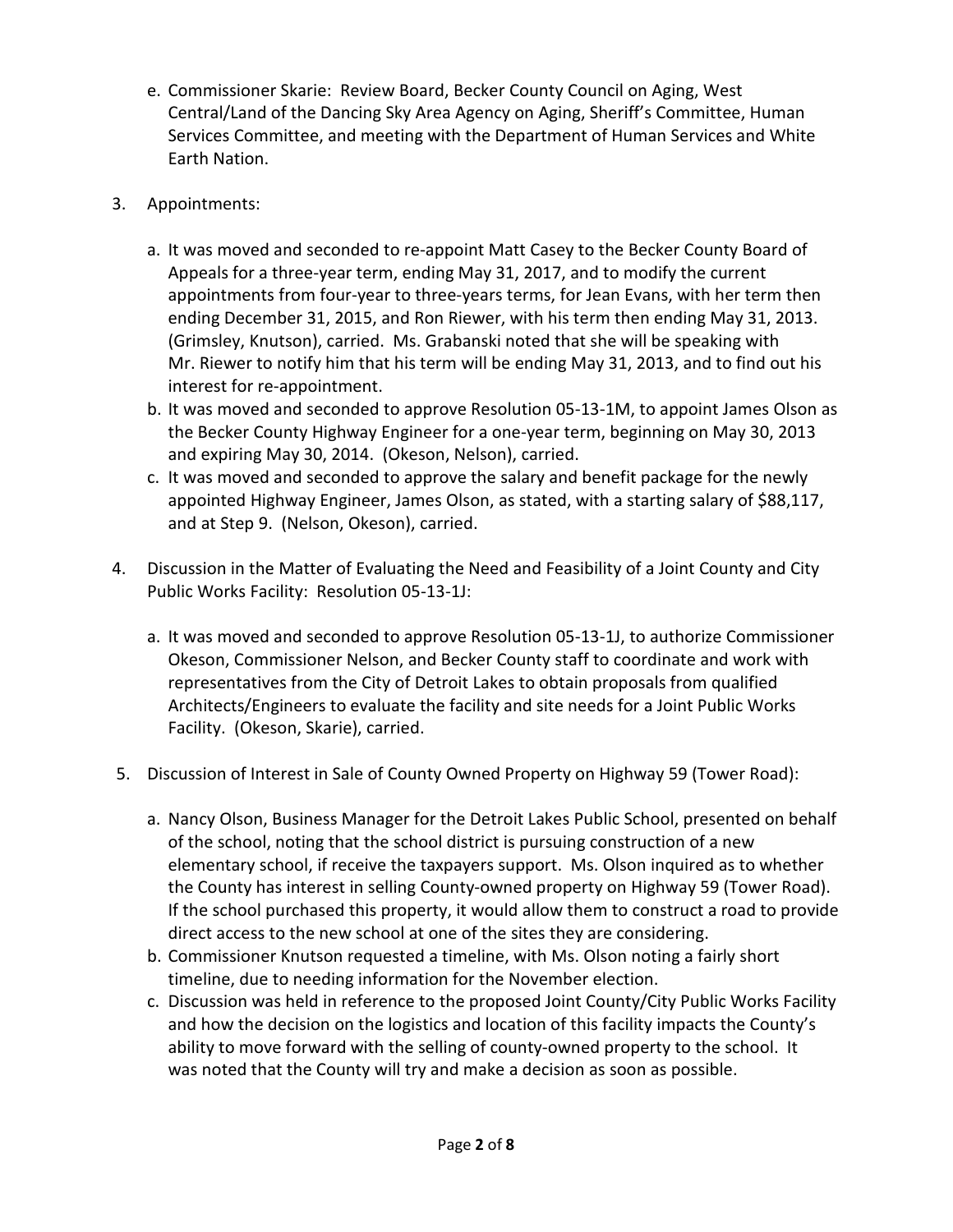- 6. Centralized Accounting: Ryan Tangen presented:
	- a. Commissioner Knutson recommended moving forward with Centralized Accounting.
	- b. It was moved and seconded to approve Resolution 05-13-1N, to modify the reporting and location for the Fiscal Supervisor and Highway Accountant positions to directly report to the Auditor-Treasurer and to be relocated to the office of Auditor-Treasurer, and as outlined in said resolution. (Grimsley, Knutson).
	- c. Discussion was held in reference to the timing of the move, specifically with the location to the Auditor-Treasurer's office for the Highway Accountant, noting the advantages and disadvantages of moving forward now with a newly appointed Highway Engineer coming on board. It was also noted that there are no specific timelines at this point.
	- d. Commissioner Nelson suggested it could be up to the Auditor-Treasurer where the Fiscal Supervisor and Highway Accountant are located, but does concur as well with the relocation to the office of the Auditor-Treasurer. He suggested modifying the resolution to reflect that the location for Centralized Accounting be determined by the Auditor-Treasurer and the County Administrator**,** and at their discretion.
	- e. It was moved and seconded to amend the motion to approve Resolution 05-13-1N, and to modify the resolution to read, that the County move into Centralized Accounting, with the location to be determined by the Auditor-Treasurer and County Administrator and at their discretion. (Nelson, Knutson). A roll call vote was taken and all were in favor. Motion to amend the motion and resolution carried. Motion carried.

Assessor: Steve Carlson presented:

- 1. It was moved and seconded to approve the abatement for:
	- a. PIN #06.0792.000 in Cormorant Township for the amount of \$360.00, due to clerical/ assessment error. (Nelson, Grimsley), carried.

Public Hearing for Abandonment of County Ditch 17: Ryan Tangen presented:

1. Chair Skarie announced the start of the Public Hearing for the Abandonment of County Ditch 17. Mr. Tangen referred to the Petition noting that the petition meets the requirements and is considered sufficient. Public comment was allowed and there was no opposition. Being no further discussion, Chair Skarie ended the public hearing.

Petition for Abandonment of County Ditch 17: Resolution 05-13-1I: Ryan Tangen presented:

1. It was moved and seconded to approve Resolution 05-13-1I, to hereby Order the Abandonment of County Ditch 17, as outlined in said resolution. (Okeson, Knutson), carried.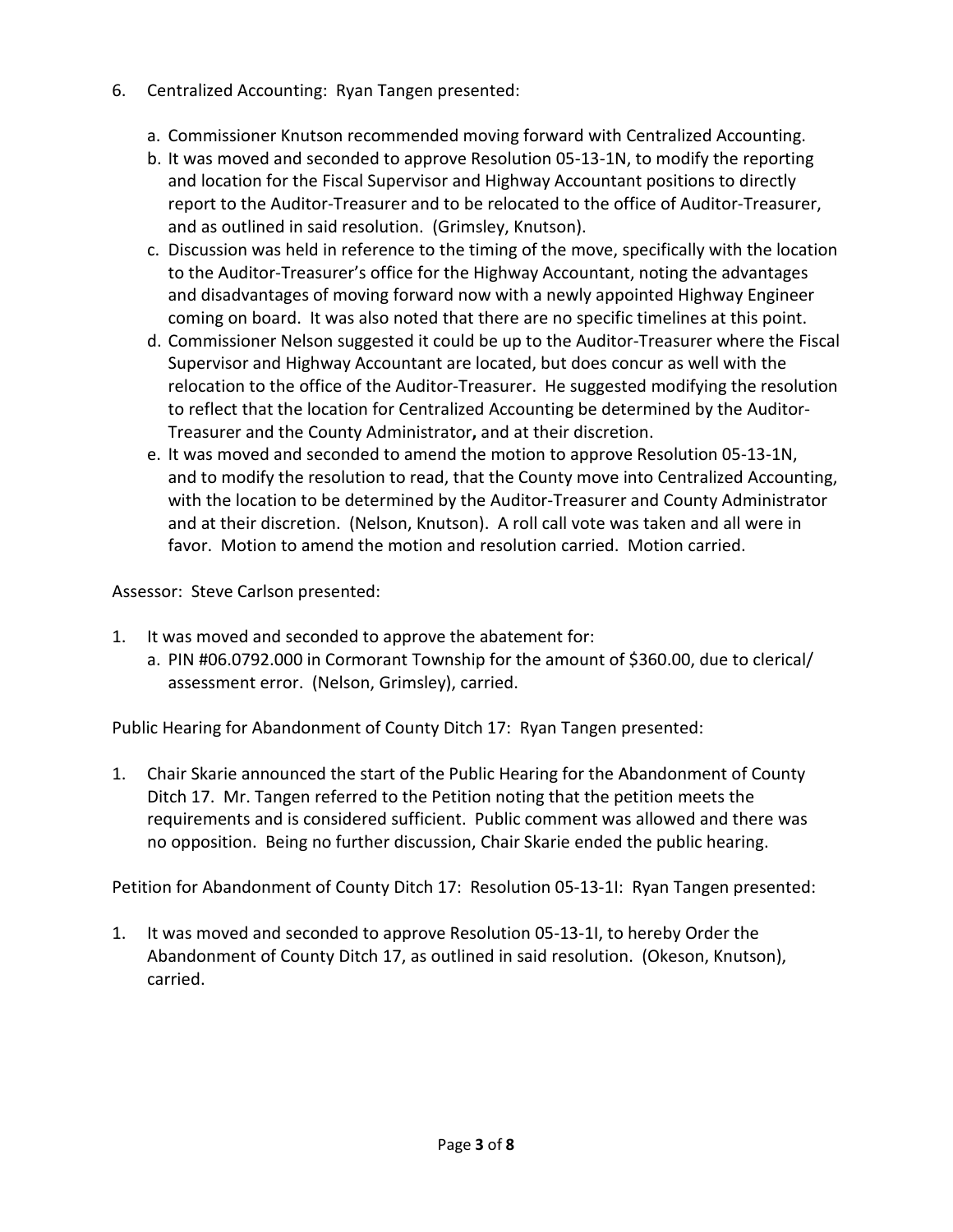Auditor-Treasurer: Ryan Tangen presented:

- 1. Licenses and Permits:
	- a. It was moved and seconded to approve Resolution 05-13-1E, to approve the Gambling Application for Exempt Permit to conduct a Raffle for the Boys and Girls Club of Detroit Lakes, Inc., on August 3, 2013, for operations at WE Fest Concert Grounds, 25526 County Highway #22, Detroit Lakes, MN, in Lake View Township. (Knutson, Okeson), carried.
	- b. It was moved and seconded to approve the New On/Off Sale 3.2 Beer License for Susan M. Hosler – Hoslers Two Inlets Country Store – Two Inlets Township. (Nelson, Knutson), carried.
	- c. It was moved and seconded to approve the New Annual Tobacco License for Susan M. Hosler – Hoslers Two Inlets Country Store – Two Inlets Township. (Grimsley, Knutson), carried.
	- d. The Annual Tubing License Renewals for Roger J. Klemm K & K Tubing Erie Township and James and Cathleen Pihlaja – Charlie's Otter Tail Tubing – Erie Township will not be acted on at this time and are being reviewed by the Sheriff's Department.

Finance Committee: Ryan Tangen presented:

- 1. It was moved and seconded to approve the regular, over 90-day, and additional claims, and Auditor's Warrants:
	- a. Over 90-Day Claims:
		- i. Sanitation Products, Inc. in the amount of \$1,356.59 due to not receiving an invoice.
		- ii. Ameripride Services in the amount of \$37.51 due to not receiving an invoice.
	- b. Additional Claims:
		- i. Detroit Lakes Newspapers in the amount of \$229.50 for advertising the StandDown.
		- ii. Leighton Broadcasting in the amount of \$250.00 for advertising the StandDown.
		- iii. TDS in the amount of \$1,291.63 for our phone system due to timing.
	- c. Auditor's Warrants (Tuesday Bills):
		- i. 04/25/2013 in the amount of \$175,508.70.
		- ii. 04/30/2013 in the amount of \$32,211.96.
		- iii. 05/07/2013 in the amount of \$34,051.67.

(Nelson, Okeson), carried.

- 2. It was moved and seconded to accept the quote of \$2,550 from George Swanson, for spraying treatment of approximately forty (40) acres of Tansy. (Okeson, Nelson), carried.
- 3. It was moved and seconded to accept the low quote from ISC Imaging in the amount of \$7,200, to continue the record imaging project by imaging another 30,000 records, with the cost paid from the Recorder's equipment fund. (Knutson, Grimsley), carried.
- 4. It was moved and seconded to accept the lowest of two quotes received, from Goodin Company, in the amount of \$1,975.49, to purchase a sewer rooter for the County. (Okeson, Nelson), carried.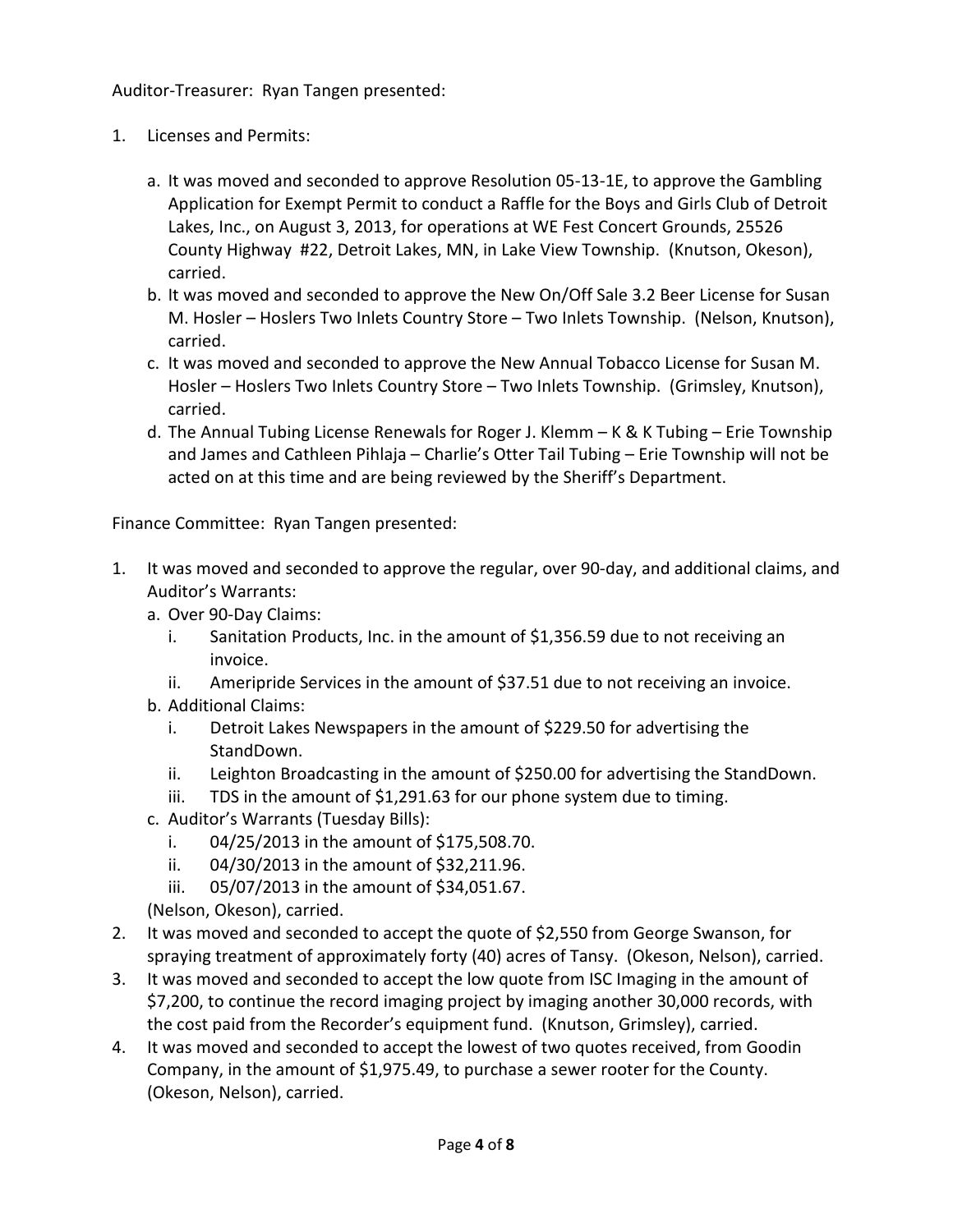- 5. It was moved and seconded to approve Resolution 05-13-1F, to approve the Credit Card Acceptance Policy and Procedure, as presented, and to authorize the Auditor-Treasurer to enter into appropriate agreements on behalf of Becker County and its Departments. (Knutson, Okeson), carried.
- 6. The discussion on Centralized Accounting was discussed earlier in the meeting as stated above.

Human Services: Nancy Nelson presented:

- 1. It was moved and seconded to approve the Fraud Prevention Investigation Cooperative Agreement, with Clay County acting as the Regional Administrative Agency for the fraud prevention investigation. (Grimsley, Nelson), carried.
- 2. It was moved and seconded to approve the Memorandum of Understanding (MOU) with White Earth Band of Ojibwe (WEBO), Becker, Clearwater, and Mahnomen Counties to coordinate the transition of Human Services between Becker County and White Earth. (Knutson, Grimsley), carried.
- 3. It was moved and seconded to approve Resolution 05-13-1G, to approve the Drug and Alcohol Policy for safety-sensitive positions in Becker County Transit in accordance with the terms of 49 CFR part 655 and 49 CFR part 40, as amended. (Grimsley, Okeson), carried.
- 4. It was moved and seconded to approve Resolution 05-13-1H, to hire one (1) part-time Transit Driver, due to a resignation. (Knutson, Grimsley), carried.
- 5. It was moved and seconded to approve the Human Services claims for Human Services, Community Health, and Transit. (Grimsley, Nelson), carried.

Sheriff: Sheriff Kelly Shannon presented:

- 1. It was moved and seconded to approve Resolution 05-13-1A, to authorize the Board Chair and the Becker County Administrator to sign an agreement with the State of Minnesota to apply for the 2013 Federal Boating Safety Supplement Agreement with an allocation of \$7,625.00, effective May 10, 2013 through September 2, 2013. (Knutson, Nelson), carried.
- 2. It was moved and seconded to approve Resolution 05-13-1B, to authorize the Board Chair to sign an agreement with the Minnesota Department of Corrections to renew the Joint Powers Agreement to house State work release inmates at the Minimum Security Jail and for the State to pay \$55.00 per day, per State offender, not to exceed \$125,000, effective July 1, 2013 through June 30, 2014. (Nelson, Knutson), carried.
- 3. It was moved and seconded to approve Resolution 05-13-1D, to hire one (1) full-time Sheriff Deputy, due to an internal promotion, utilizing the current Deputy Pool applicant list or to re-advertise, if needed. (Knutson, Okeson), carried.
- 4. It was moved and seconded to approve Resolution 05-13-1C, to internally post, interview, and hire one (1) full-time Sergeant position, and with the requested changes to the resolution. (Knutson, Nelson), carried.
- 5. It was moved and seconded to approve the purchase of nine (9) new bullet proof vests at a cost of \$6,675.00 from Streichers of Minneapolis, MN, with half the cost being reimbursed by the Minnesota Department of Public Safety. (Okeson, Knutson), carried.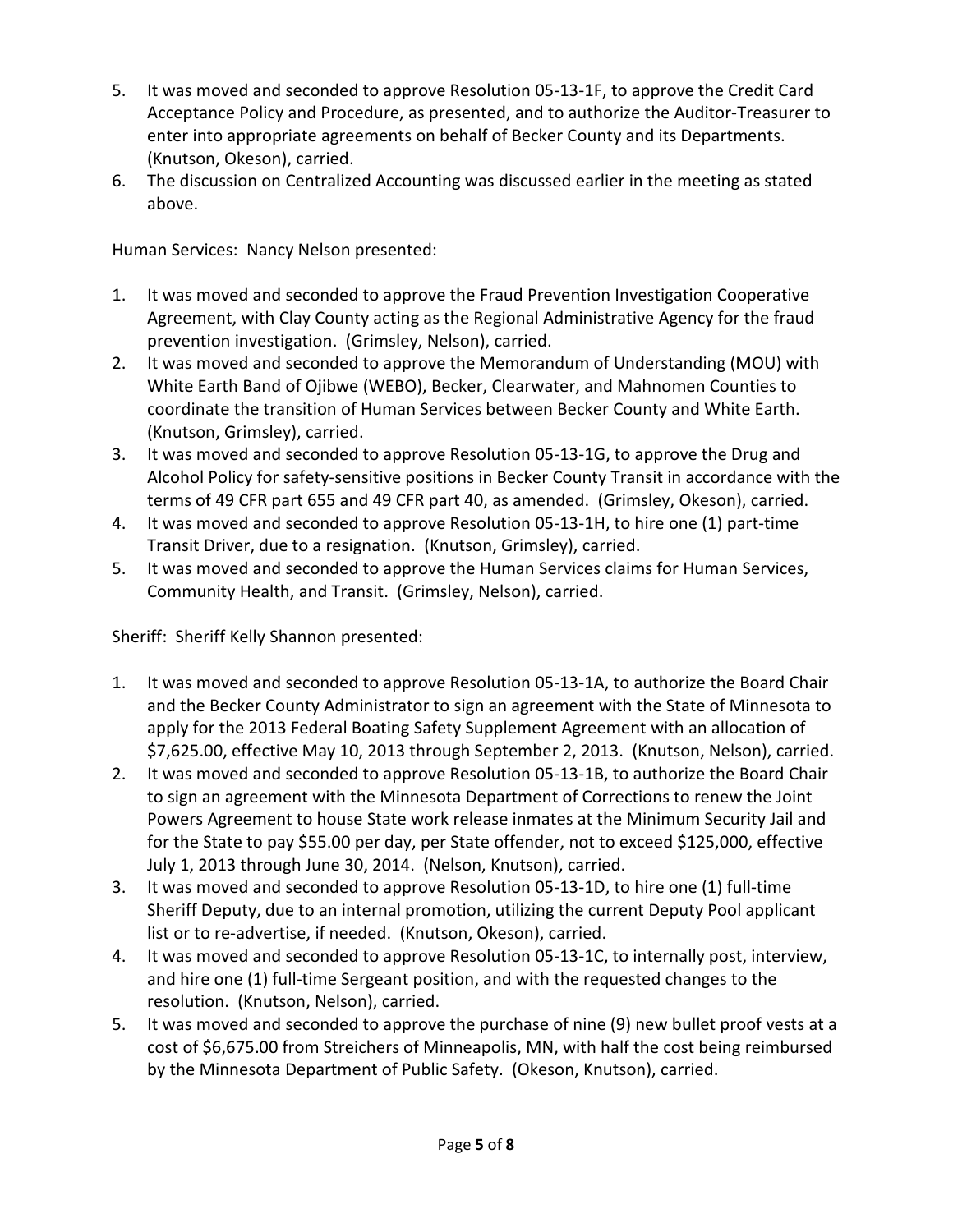- 6. It was moved and seconded to approve the purchase of three (3) Portable Dual Band Radios from MidStates Wireless, at a cost of \$21,097.16, with \$19,549.87 paid for by a 2011 Homeland Security Program Grant, and to use the current budget to pay for the remaining balance of \$1,547.29, and for purchases to be made by June 30, 2013. (Grimsley, Okeson), carried.
- 7. It was moved and seconded to approve the purchase of six (6) dual band squad radios from MidStates Wireless at a cost of \$46,371.42, with a credit coming for three (3) noncompatible radios that were returned. (Knutson, Nelson), carried.
- 8. It was moved and seconded to approve Resolution 05-13-1L, to hire an additional, temporary, full-time Emergency Seasonal AIS Enforcement Deputy. (Knutson, Grimsley), carried.

Planning and Zoning: Patty Swenson presented:

- 1. It was moved and seconded to approve to enter into the Letter of Understanding with the University of Minnesota, Minnesota Geological Survey (MGS), to create a geological atlas of Becker County, with Becker County being responsible for establishing accurate locations for approximately 5,674 water wells for which construction records are available. (Nelson, Skarie), carried. It was noted that this arrangement does not involve any transfer of funds between Becker County and the MGS.
- 2. On April 16, 2013, the Planning Commission denied a request by Jeffrey Laliberte, for a Conditional Use Permit (CUP) to replace an existing retaining wall along the shoreline, per the plan submitted, and for the property described as: Lot 4, Block 1, Wermager Beach  $1<sup>st</sup>$ Addition, Section 14, TWP 138, Range 43, Cormorant Township, PID Number 061143000, located on Big Cormorant Lake at 15795 Wermager Beach Road, as it did not meet the criteria of the Ordinance.

Mr. Laliberte was present today and provided information to the Board and is requesting approval for a Conditional Use Permit to repair the failing retaining wall of said property. Following discussion, Mr. Laliberte was given the option of tabling his request at this time, noting that the Ordinance is being reviewed. Mr. Laliberte chose not to table his request and asked for the Board to consider approving his request for a CUP, as submitted.

It was moved and seconded to concur with Planning and Zoning to deny the request by Jeffrey Laliberte for a Conditional Use Permit (CUP), to replace an existing retaining wall, per the plan submitted. (Knutson, Skarie). A roll call vote was taken and the motion carried with 3 Yeas, 1 Abstain, and 1 Nay vote.

Veteran Services: Stand Down Report: Lauri Brooke presented:

1. Lauri Brooke provided information on the Veteran Services Stand Down held on April 25, 2013 at the Kent Freeman Arena in Detroit Lakes, noting it was a huge success with approximately 275 people in attendance, with 194 being veterans. She thanked everyone for their support.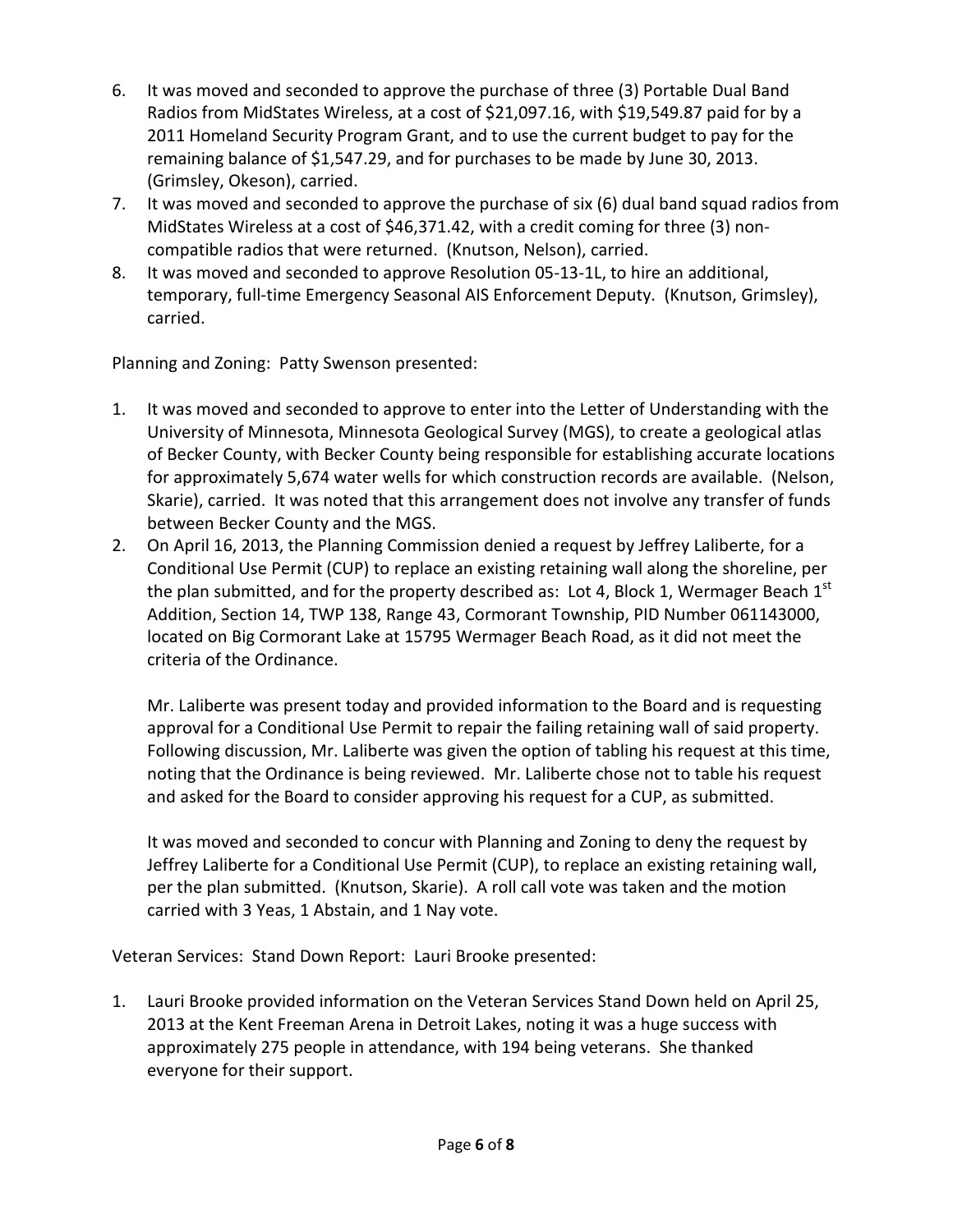Award Presentations: Board Chair Skarie presented:

- 1. On behalf of the State Chapter of the Disabled American Veterans (DAV), Chair Skarie presented Lauri Brooke, Veterans Service Officer, the MN DAV CVSO (County Veterans Service Officer) of the Year Award, in honor of her dedicated service to Minnesota Disabled Veterans. He thanked her for her service and congratulated her on receiving this award.
- 2. Chair Skarie also presented awards for "Years of Service" to Becker County to the following: 5 Years - Laurie Brooke; 10 Years - Ryan Tangen; 20 Years - Patty Swenson; and 10 Years - Steve Skoog. He congratulated all recipients and thanked them for their dedication and commitment to Becker County.

Natural Resources Management (NRM)/Parks & Recreation: Marty Wiley presented:

1. It was moved and seconded to approve Resolution 04-13-1K, to enter into an agreement with the State of Minnesota for the Snowmobile Trail Assistance Program; that Becker County will act as the legal sponsor for the Winter Wonderland Snowmobile Trail and Wolf Pack Trail Systems and approve applications to the MN DNR Snowmobile Trail Assistance Program; and to appoint the County Administrator to act as the fiscal agent on behalf of the local unit of government. (Knutson, Okeson), carried.

Environmental Services: Steve Skoog presented:

1. Steve Skoog provided a Power Point presentation outlining Becker County's Aquatic Invasive Species (AIS) initiative to this point. Chair Skarie thanked Mr. Skoog for all of his work and for taking on this role for the County. He also requested discussion be given in reference to Sandy Gunderson's time spent on AIS.

Chair Skarie allowed for any public comment at this time. Amy Stearns from Lake Detroiters Association requested a public meeting with the DNR in reference to the Delegation Agreement, previously discussed. Steve Lindow appreciated the County's efforts, but expressed his concerns and frustration in reference to the County not signing the Delegation Agreement with the DNR. Terry Kalil expressed her frustration and noted that the Delegation Agreement is a good first line of defense and felt Becker County is now lagging behind in AIS prevention.

The Board then provided feedback on the process and stressed that everyone needs to work together in a positive manner; that we are all working towards the same goal, to prevent the spread of AIS. It was also noted that there has been several discussions with Ann Pearce, from the Minnesota Department of Natural Resources (DNR), in reference to the concerns by the County in signing the Delegation Agreement, as far as liability, etc. She informed the County that the language cannot be changed in the agreement and would have to be addressed at the legislative level. There was discussion in reference to inviting Ms. Pearce to meet with the Board, to present information and answer questions about the Delegation Agreement.